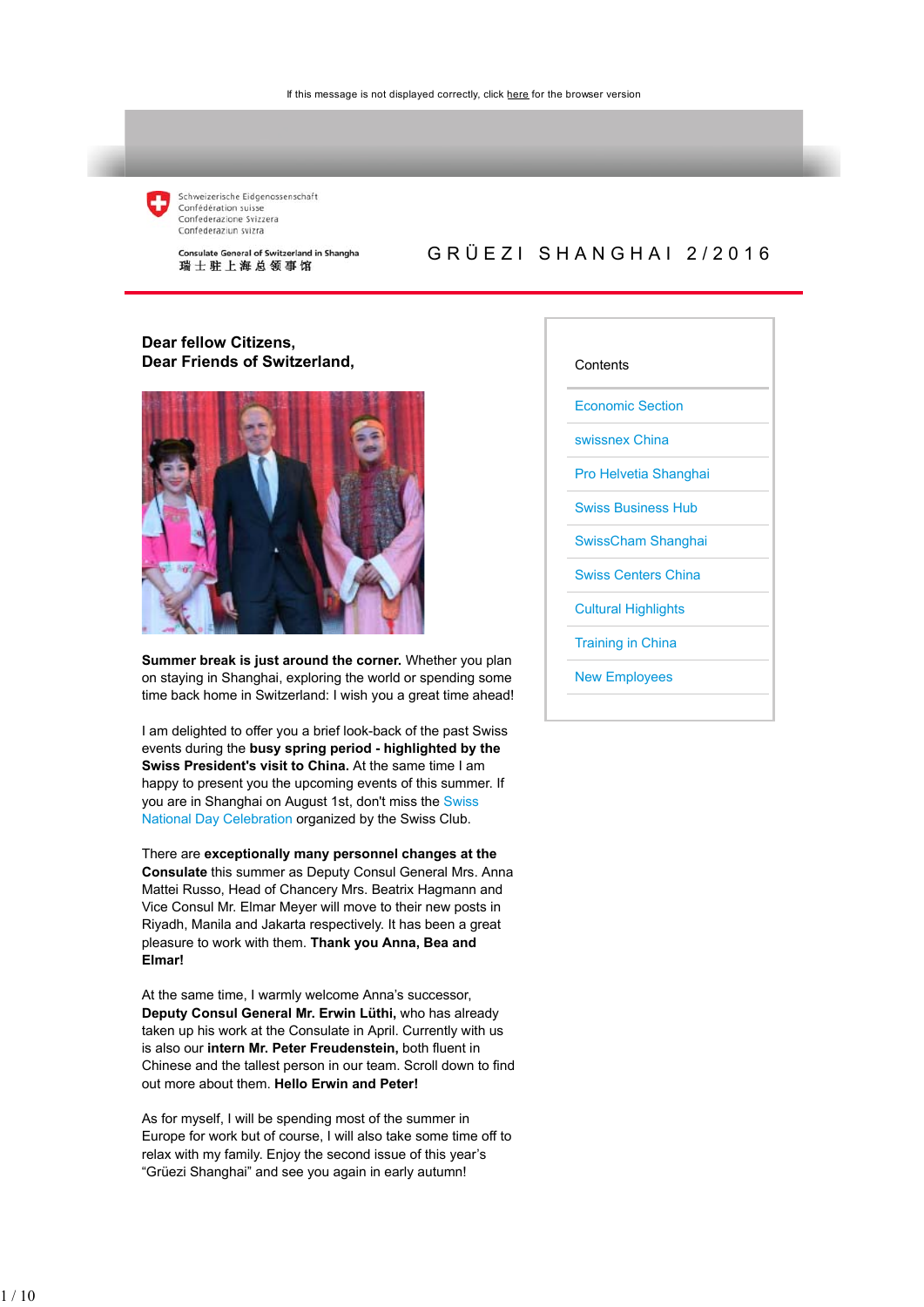# **Economic Section**

### **Swiss President Johann Schneider-Ammann visited China**





Swiss President Johann Schneider-Ammann has paid a state visit to China on April 7th to 9th, 2016. **Mr. Schneider-Ammann and his Chinese counterpart President Xi Jinping have agreed on an innovative strategic partnership,** the aim of which is to give an added dimension and fresh impulse to the Sino-Swiss bilateral relations.

The delegation stayed in Shanghai on April 9th, where several business- and innovation-themed events have taken place. **Mr. Schneider-Ammann has officially opened the new offices of Swiss Center Shanghai (SCS)** and was taken on a tour to the Novartis Research Center. The state visit was concluded with an event at the China Europe International Business School (CEIBS), where Mr. Schneider-Ammann addressed business representatives and alumni on the subject of scientific cooperation and innovation.

### swissnex China

### **Are you ready for Summer?**



It looks like **our events are "water proof"!** Despite the rainy season, we welcomed many guests to interesting events, and had numerous delegations visiting us already early this year.

On the occasion of the **Swiss President Johan Schneider Ammann's visit to China,** we helped to organize a Business Breakfast and the Sino-Swiss Innovation Forum at CEIBS, where about 300 guests joined the high-level panel discussion and reception.

During an informal gathering, the EPFL Alumni had the opportunity to meet **Martin Vetterli, future President of EPFL.** Shortly afterwards we had the Executive Board of Swiss Post visiting us, aiming on getting the latest insights on China's Innovation landscape. We have successfullylaunched our event series on FinTech, with a lecture and a breakfast meeting.

During this year's Swiss Week, we organized the traditional evening for the Swiss University Alumni, and jointly organized an **event on E-Commerce with the**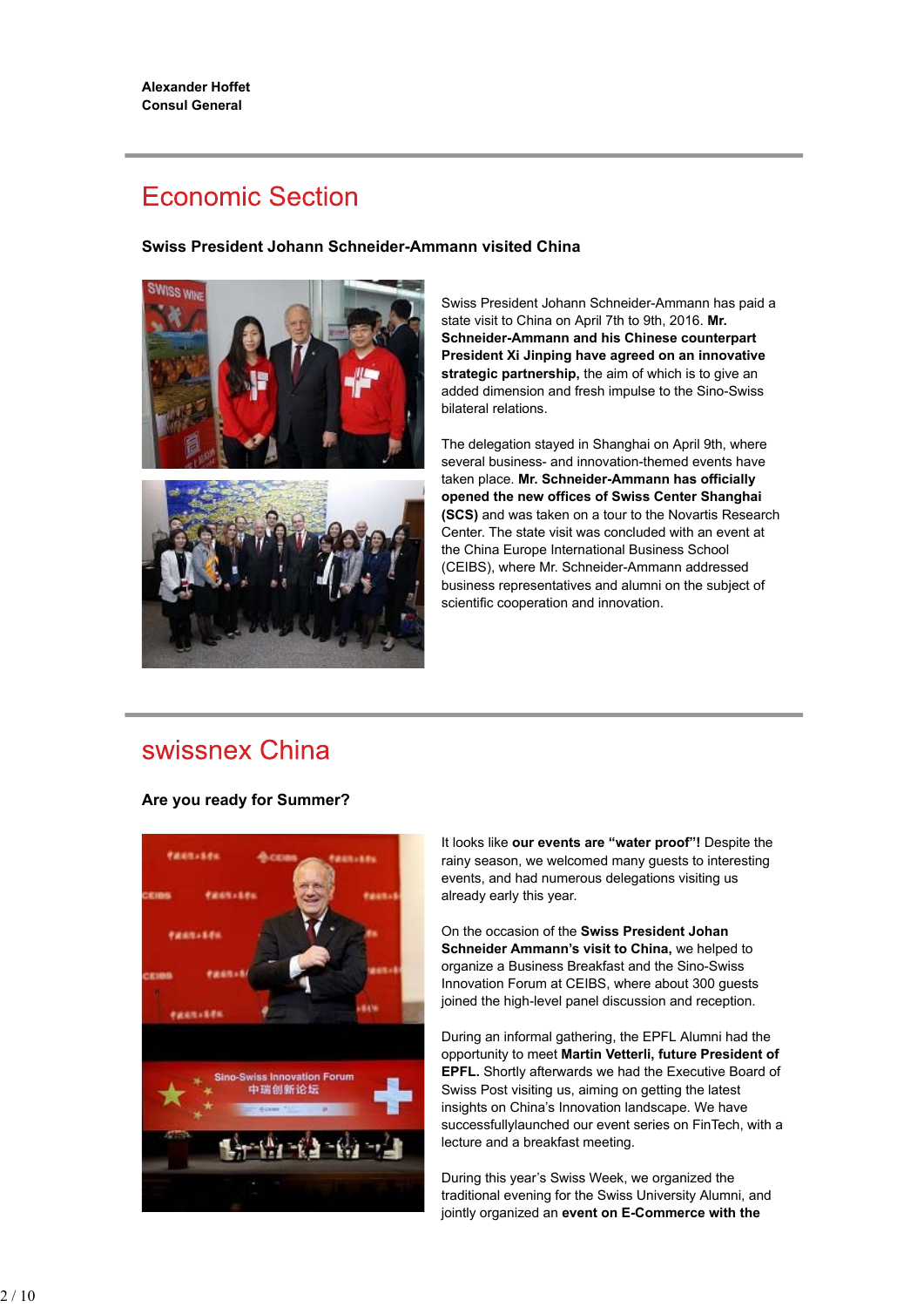

**Swiss Chamber of Commerce and the Swiss Center Shanghai.** We welcomed Mme. Anne-Catherine Lyon, Head of the Department of Education, Head of the Department of Education, Youth and Culture, and State Councilor for the Canton of Vaud, and held a work shop on how to build Universities of Applied Sciences. swissnex China also contributed to the recent Swiss Friendship Day in Shenzhen.

These are a couple of highlights, and there is more to come!

**We've been very active on our social media channels,** and launched campaigns for Geneva Summer School and even got mandated from University of St. Gallen for their communication through Sina-Weibo and Wechat.

By the way, we currently have **5 Chinese and 5 Swiss interns.** Even though they are only here for a short time, they bring in their inputs and creative ideas, and support the core team. They are active writers as well, so check out the short reports on our blog, and get a glimpse on our activities. http://www.blog.swissnexchina.org/

### **Outlook**



- CHIC / CHIP **is about to start!** The selected students will come to the south of China in July. They will dive into the local maker-scene and work on their projects, creating prototypes.
- **INNOKICK Summer Academy,** a 2 week interdisciplinary program in China of HES-SO Master students (engineer/designer/business) from canton de Vaud. 1 week workshop with startups at Hong Kong Science & Technology Parks and 1 week dedicated to Business Model Innovation with CN students from ShanghaiTech University.
- We'll have more delegations stopping by! For example from HEC Lausanne, EPFL, University of St. Gallen, SUPSI, ZHAW and University of Zurich etc. **If you are interested in meeting them, please let us know!**

We're looking forward to welcoming you to our events this summer!!

Get in touch with us, find out more, and **follow us on** http://www.swissnex.org/ (EN/CN) and social media platforms!

Team swissnex China

# Pro Helvetia Shanghai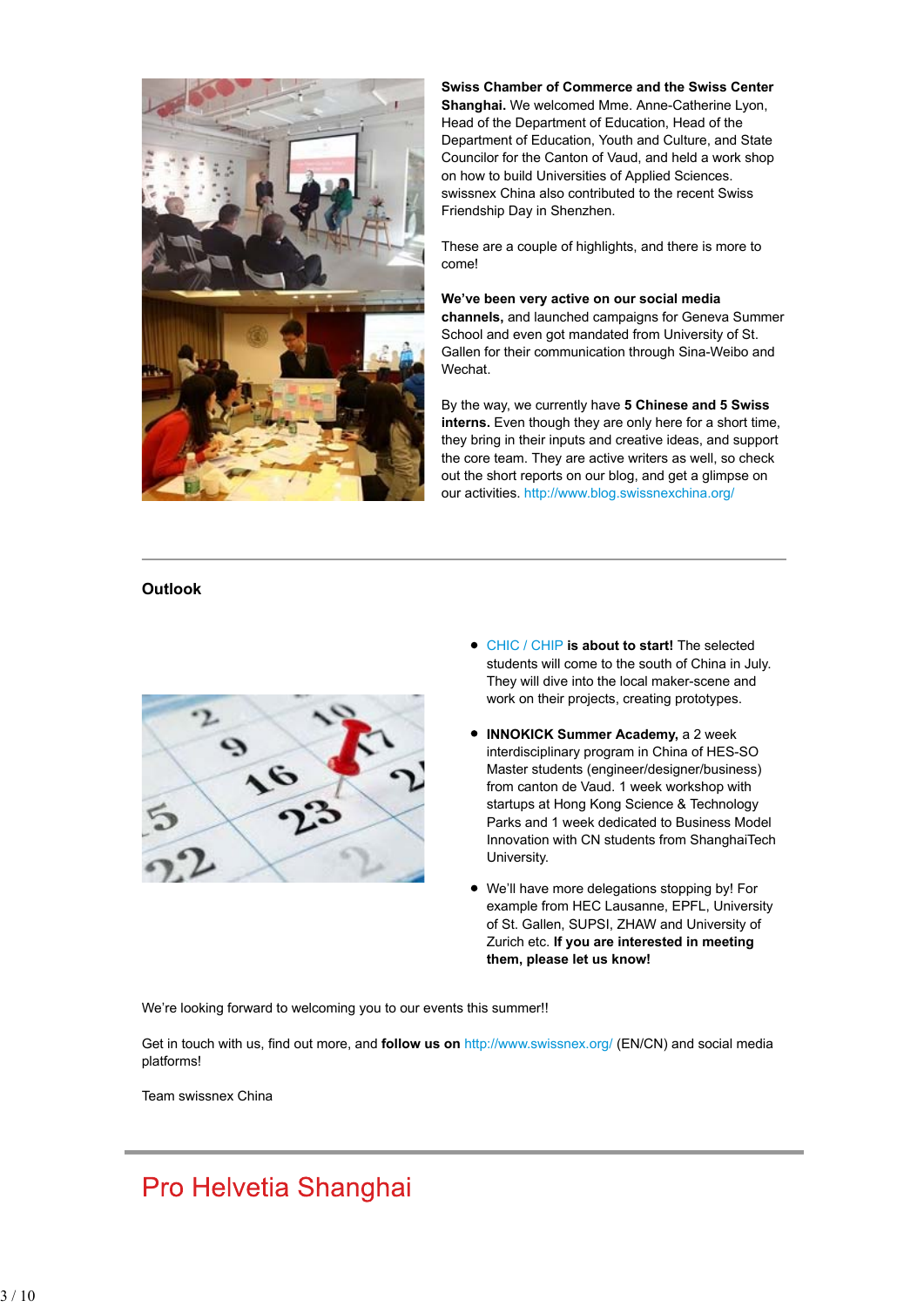#### **Lars Müller Books Analogue Reality**



*Photo courtesy of Power Station of Art, Shanghai*

"Lars Müller BOOKS Analogue Reality", supported by Pro Helvetia Shanghai, features **100 books all published by the internationally renowned Swiss publisher and designer, Lars Müller.** Since 1983, he has been presenting books on architecture, design, typography, photography, and social issues.

Müller's words: "For me, a book is special when I've succeeded in harmonizing its content with its design, and both are good. **Nothing is worse than weak content concealed by good design,"** clearly shows his attitude towards book design and book publishing. Also, he has a strong conviction that "there is no digital replacement in sight for the book and its comforting physicality, its formal variety, and the sensuality of its perception."

**This exhibition brings the audiences a world of books,** each created carefully by this book-specialist designer/publisher,pondering how the book fits into our world today, and which way it is trying to face towards the future.

Lars Müller was born in Oslo in 1955, and although a Norwegian citizen, has been based in Switzerland since 1963.

**Exhibition period:** June 24 - August 7, 2016

**Venue:** Power Station of Art, Shanghai

### **Swiss Business Hub**

#### **Successful Swiss Presence at Chinaplas 2016**



Chinaplas 2016, the 30th International Exhibition on Plastics and Rubber Industries, was held from April 25 to April 28 in SNIEC - Shanghai New International Expo Centre. Chinaplas is **Asia's largest and the world's second largest Plastics & Rubber Trade Fair.**

This year, S-GE (Switzerland Global Enterprise) organized a **Swiss pavilion once again, hosting 11 Swiss exhibitors.** In addition, there were 17 individual Swiss exhibitors present outside the pavilion. The Deputy Consul General, Ms. Anna Mattei Russo visited the Swiss pavilion on April 26 and engaged in in-depth discussions with the Swiss exhibitors.

In the evening, the Deputy Consul General also attended the **side event organized by the Swiss Business Hub China,** where she welcomed more than 20 Swiss guests together with the director of the Swiss Business Hub's Shanghai Office, Mr. Fabio Müller. In a relaxed atmosphere, two experts shared their assessment of the prospects of the Chinese plastics industry and gave some valuable **advice about key legal aspect to consider when doing business in China.**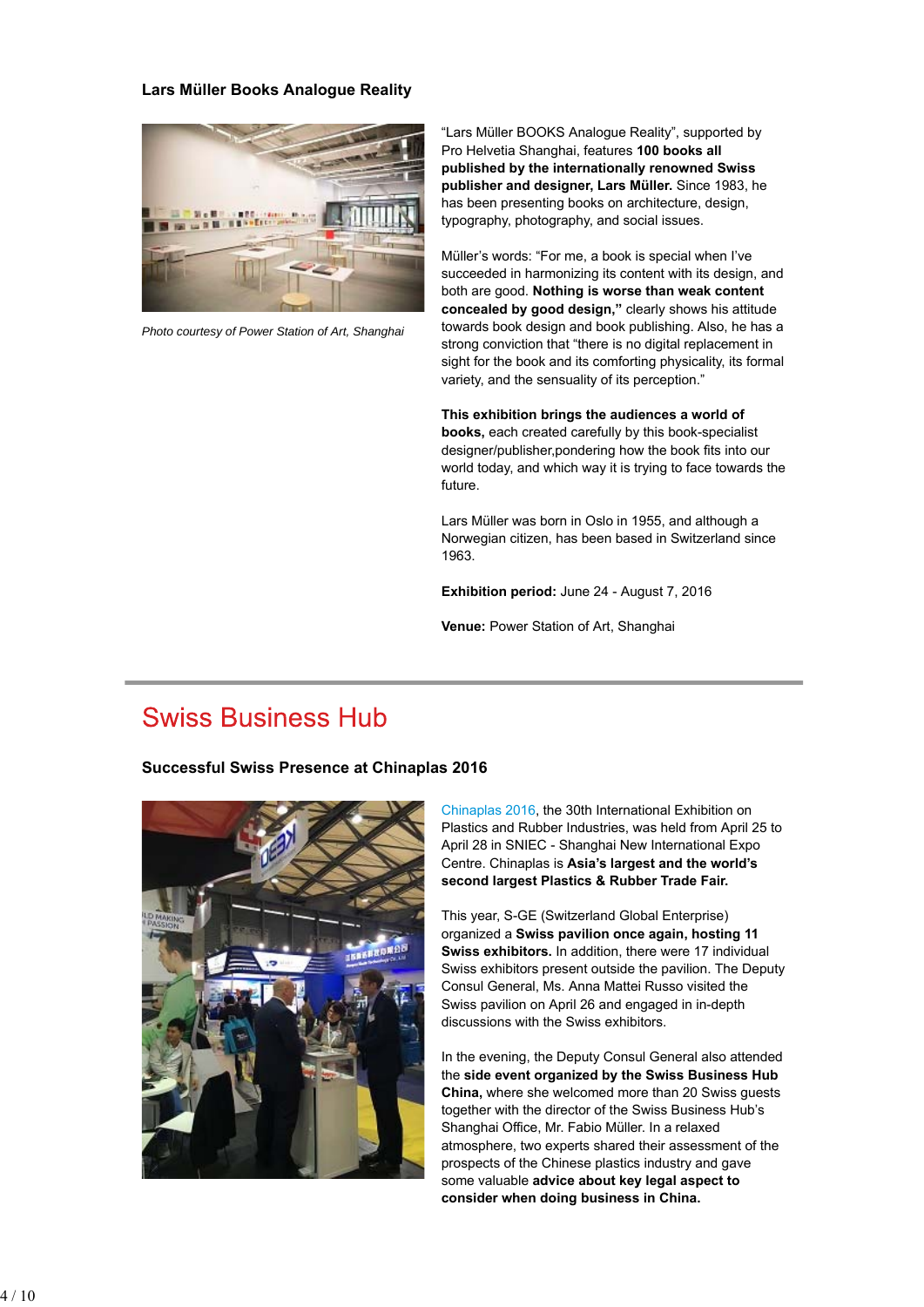# **SwissCham Shanghai**

#### **SwissCham Committees**



SwissCham Shanghai has committees in five domains: Finance / Tax, HR, Legal, SME / Industrial and Hospitality. The committees lead themed events throughout the year.

This **recent event** was led by the Hospitality Committee:

On May 26, SwissCham Shanghai welcomed its members and friends to the **"Hospitality Roundtable:** Market Cultivation in Third-Tier Cities in China" in Grand Kempinski Hotel Shanghai. The event was organized by the Chair of the Hospitality Committee, Dr. Sacha Stocklin, and Vice-Chair, Charles He. It was well-received among the audience with a key note speech and panel discussion. After the event, a summary of clear reflection was shared with the participants.

### **WeChat public account**



*Follow us on WeChat!*

SwissCham Shanghai updates its WeChat public account on a regular basis, informing readers of **upcoming events, latest business news and stories** and practical introduction on member benefits.

Besides, the account provides a reader-friendly menu packed with useful information, such as articles from the quarterly Chamber magazine and **various promotion opportunities.**

To discover more about SwissCham Shanghai or to give us your feedback, please scan the QR code on the left!

**SwissCham has moved to People's Square! Here's the new address:**

Carlton Building, Room 1133, 11th Floor, No. 21 Huanghe Road, Huangpu District, Shanghai, 200003 中国上海市黄河路21号鸿祥大厦1133室, 邮编:200003

Tel: 021 - 5368 1236

**The Bridge - Journal of SwissCham China**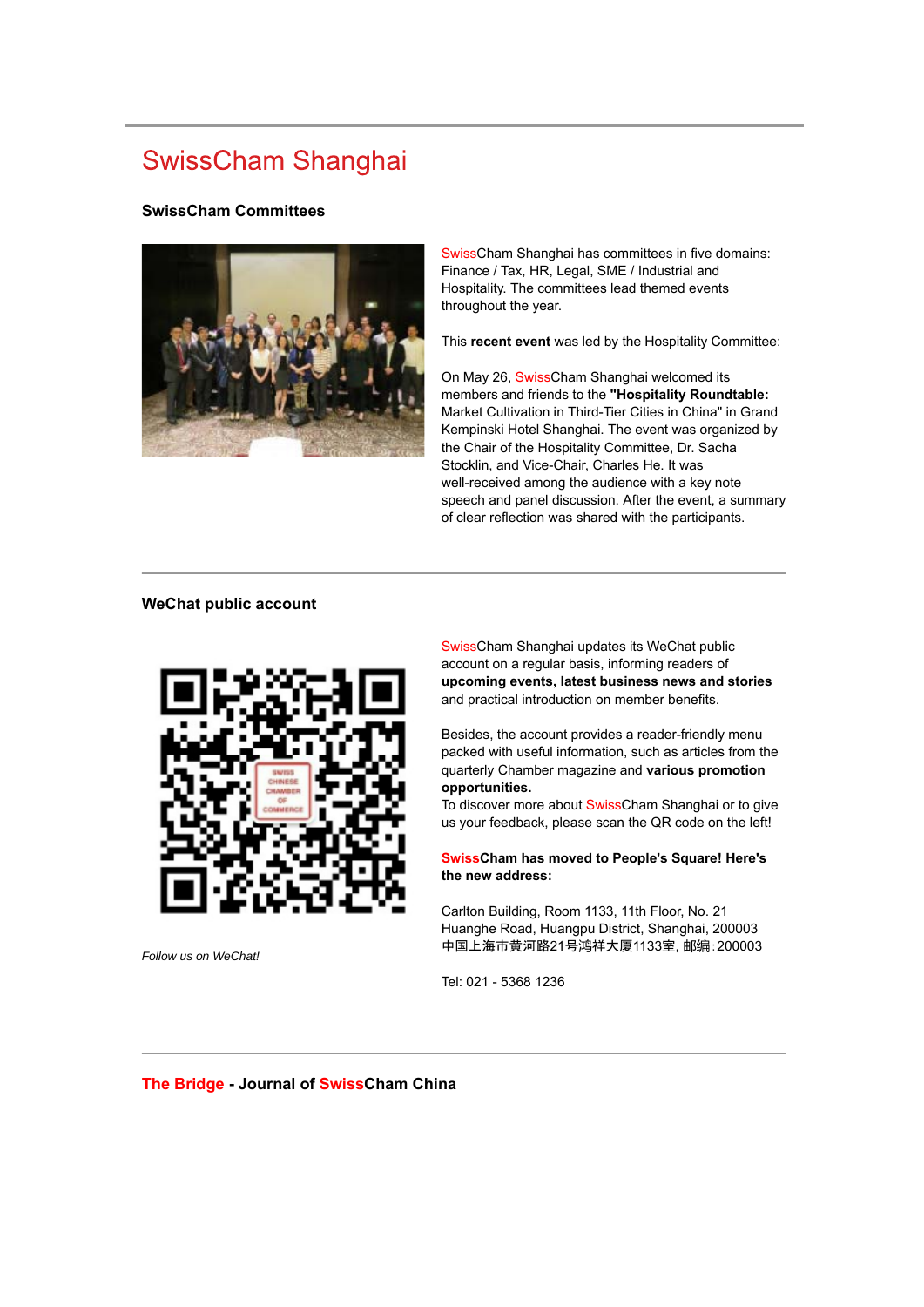

The June issue of The Bridge magazine is available here and features the following story:

#### **First Mover Advantage**

China's economy changes from manufacturing for export to one more focused on domestic consumption and its logistics sector is being profoundly impacted. In the article "Market Mover" in the latest issue, **Patrick Scheibli, Managing Director of Fracht (Shanghai),** shares his experience on how the Swiss logistics company has adapted to the changing face of the Chinese market in its 20-year history of being active in China, and **what he believes the future holds for the company.**

### **Swiss Centers China**

**What is Swiss Centers China?**



*Delegate of the board of the Swiss Centers China, Nicolas Musy, at the Award Ceremony of the Sino-Swiss Business Award 2015*



Supporting Swiss companies in the Far East: Swiss Center Shanghai opened the Machinery, Trade and Business Center in the China Pilot Free Trade Zone

Founded in 2000 as a non-profit, Sino-Swiss, publicprivate partnership, Swiss Centers China is **by far the largest cluster of Swiss enterprises in Asia.**

With five locations strategically located on the dynamic East coast of China (Shanghai, Beijing and Tianjin), Swiss Centers does not only **offer virtual and instant office space** as well as ready-to-use workshops and showrooms, but also supports member companies **with government relations, technology transfer** and a broad network of experts.

Swiss Centers **served more than 300 companies in China** – both SMEs and large enterprises. Among other, the Swiss Centers experts have established 20 production companies and more than 30 commercial offices for Swiss companies.

For more information, kindly visit: http://www.swisscenters.org/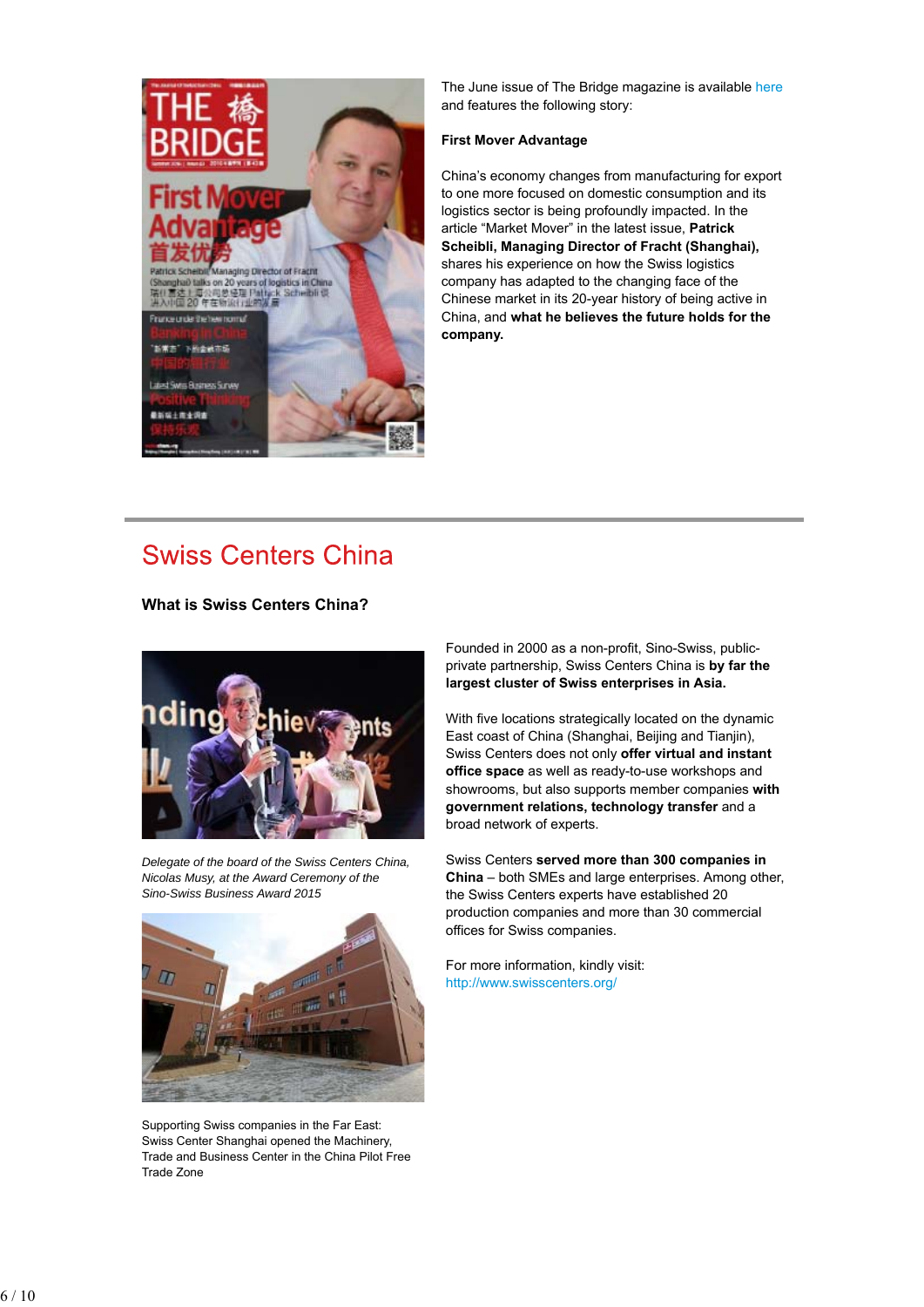# **Cultural Highlights**

#### **Swiss Week 2016 17th - 22nd May**



Once again, Huahai Park served as the venue for the Swiss Week, attracting a great number of visitors to discover the diversity of Switzerland. **The little Swiss village in the middle of Shanghai** provided a calming contrast to the bustling streets of the city and gave us the opportunity to enjoyauthentic Swiss food and beverages while listening to the sound of alphorns and cow bells.

**20 Swiss companies presented their productsto the Chinese public,** ranging from the usual suspects such as chocolate und cheese to products like kitchen equipment and scooters. **Swiss paper cutting artist Sonia Züblinshowcased her art** during the whole week and the Lambercier family was responsible for the musical entertainment throughout the Swiss Week.

Major events apart from the official opening ceremony in the **presence of our Consul General, Alexander Hoffet,** were anE-commerce event organized by Swisscham, a Swiss alumni night hosted by Swissnex and the annual assembly of the Swiss Club Shanghai.

#### **Swiss booth highlighted the International Day on campus!**



The International Day has become **a wonderful yearly tradition** in many of the international schools in Shanghai. Multi-cultural events and performances are presented by students from different countries. Each country booth is decorated most creatively by the students themselves.

On May 14th, at the Taihu International School in Wuxi (TIS) and on May 28th, at the Suzhou Singapore International School (SSIS), **Swiss families continued to make the booth of Switzerland among the most eye-catching ones,** using materials supported by the Consulate General.

The Swiss booth contributed to the great success of those two campus International Days.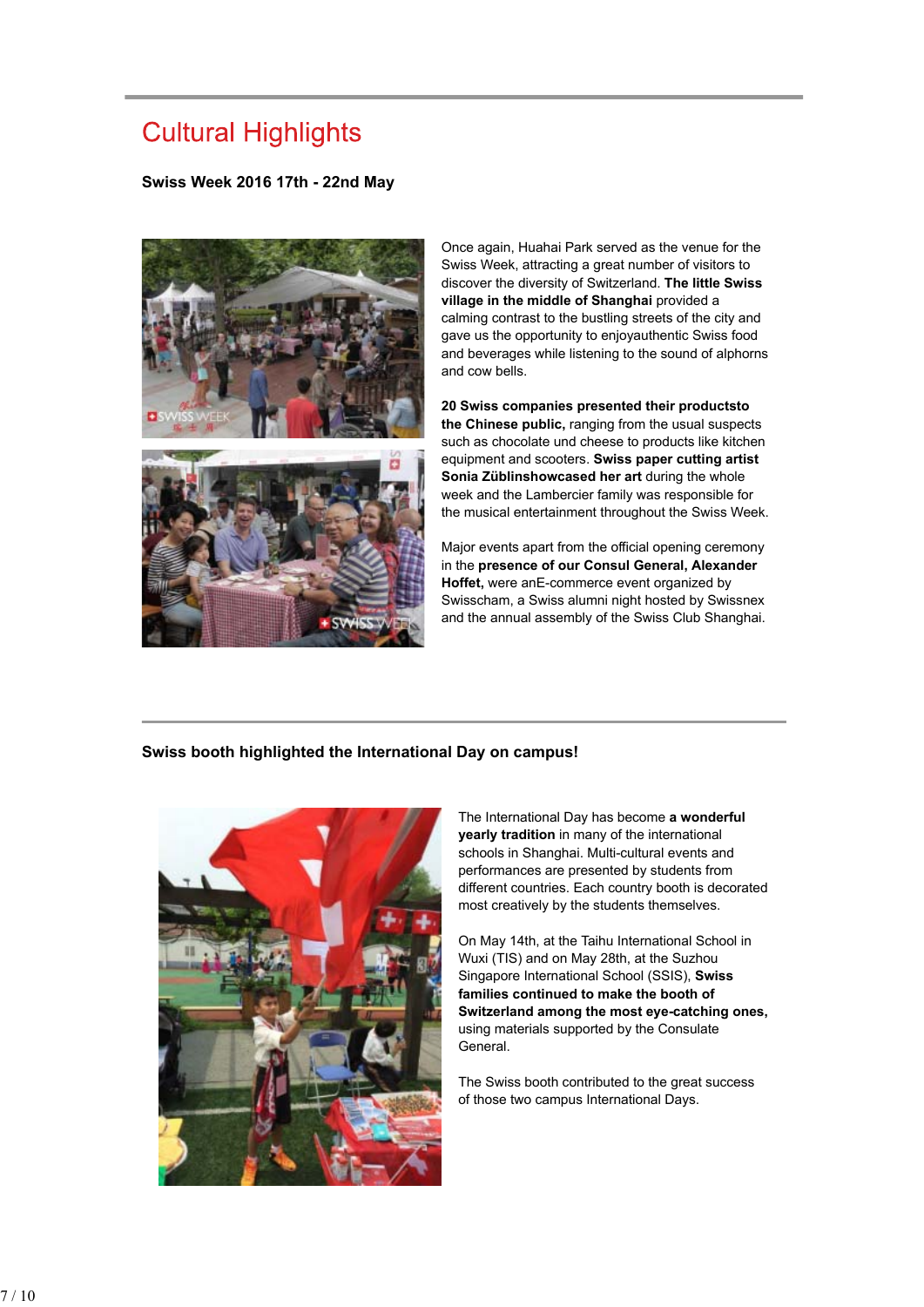# **Training in China**

#### **Become a host of the ICL CUP winners in 2017!**



*The winners of ICL CUP 2016*



The ICL CUP awarded trainings to 4 Swiss **apprentices and students in China in July and August 2016.** It is essential to help Swiss youth to familiarise with the professional environment in China through internships in Sino-Swiss institutions and cultural immersion.

All costs related to the trainings are included in the awards so to give a chance to all Swiss, regardless their financial background.

**For the 2017 edition of the ICL CUP,we strive to train 15 young Swiss** (instead of 4 in 2016). It is the role of Swiss enterprises to encourage Swiss apprentices to internationalize. The ICL CUP is an easy way to help us achieve this goal. **We are looking for financial support, and companies that could host the apprentices during their stay in China,** or help with the communication of this relevant initiative.

**Help us spread the word!** More information: Nicolas de Toledo nicolas.de.toledo@integratechineselife.com

#### **About ICL**

Since its creation in 2013, ICL has facilitated and organized the stays in China of hundreds of young Swiss and foreigners. ICL's co-founders, Nicolas de Toledo and Bastien Dumont came to China at the age of 19. Their experience was so instructive and beneficial that they decided to help others do the same. Besides, ICL has been actively involved in the creation of the YSIC in 2014, which has already more than 200 members in Shanghai, as well as in the development of the Sino-Swiss relations among young people. Our partners

Ambassador Support

### New employees at the Consulate

**Erwin Lüthi, Deputy Consul General**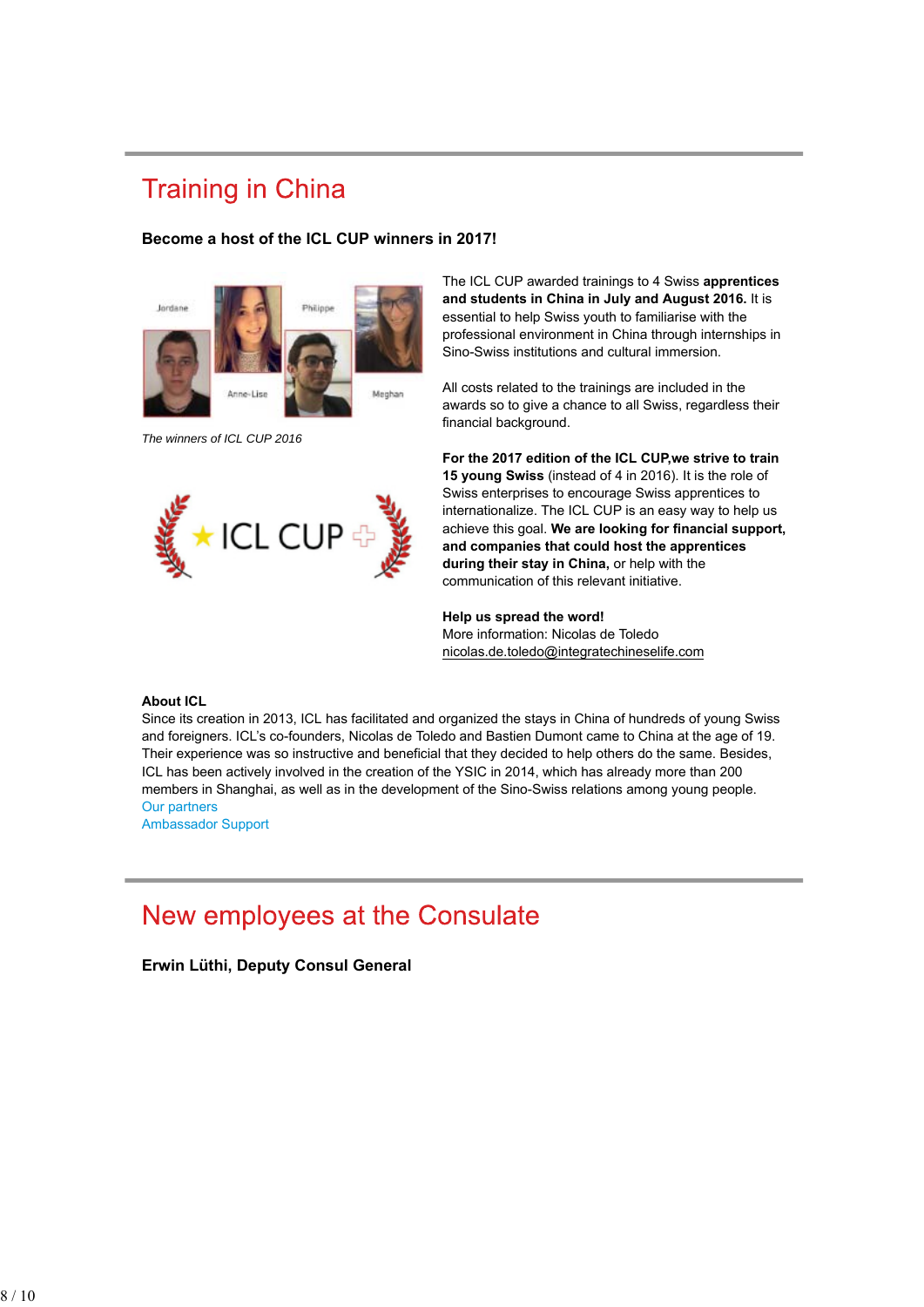

**Mr. Erwin Lüthi started his Shanghai experience in early April 2016.** Supporting the visa department during peak season but also familiarizing himself with the cultural scene and educational landscape of Shanghai for his future duties.

Erwin Lüthi joined the Swiss Foreign Service in 1979 and his career brought him to **Paris, Djeddah, New York, Ankara, London, Bern, Beijing, Pretoria, Hong Kong and now to Shanghai.** He is married with three grown up children, all currently living in Switzerland.

His predecessor Mrs. Anna Mattei, currently Deputy Consul General of Switzerland in Shanghai will soon assume her new function as deputy head of Mission at the Embassy of Switzerland in Riyadh, Kingdom of Saudi Arabia.

#### **Peter Martin Freudenstein, Academic Intern at the Consulate**



Peter was born and raised in Graubünden and he was lucky enough to constantly practice Chinese at home with his mother. He finished his **Bachelor degree in International Affairs** at the University of St. Gallen last summer.

During his studies, Peter volunteered in a NPO and **worked as a volleyball coach** at the university while also playing volleyball competitively. He also **spent 6 months abroad at Lancaster University.** Following this, he completed the rest of his duties in the Civilian Service before coming to Shanghai as the intern at the Consulate General.

In his free time, Peter enjoys doing all kinds of sport, cooking, eating and spending time with new friends he made here in Shanghai.